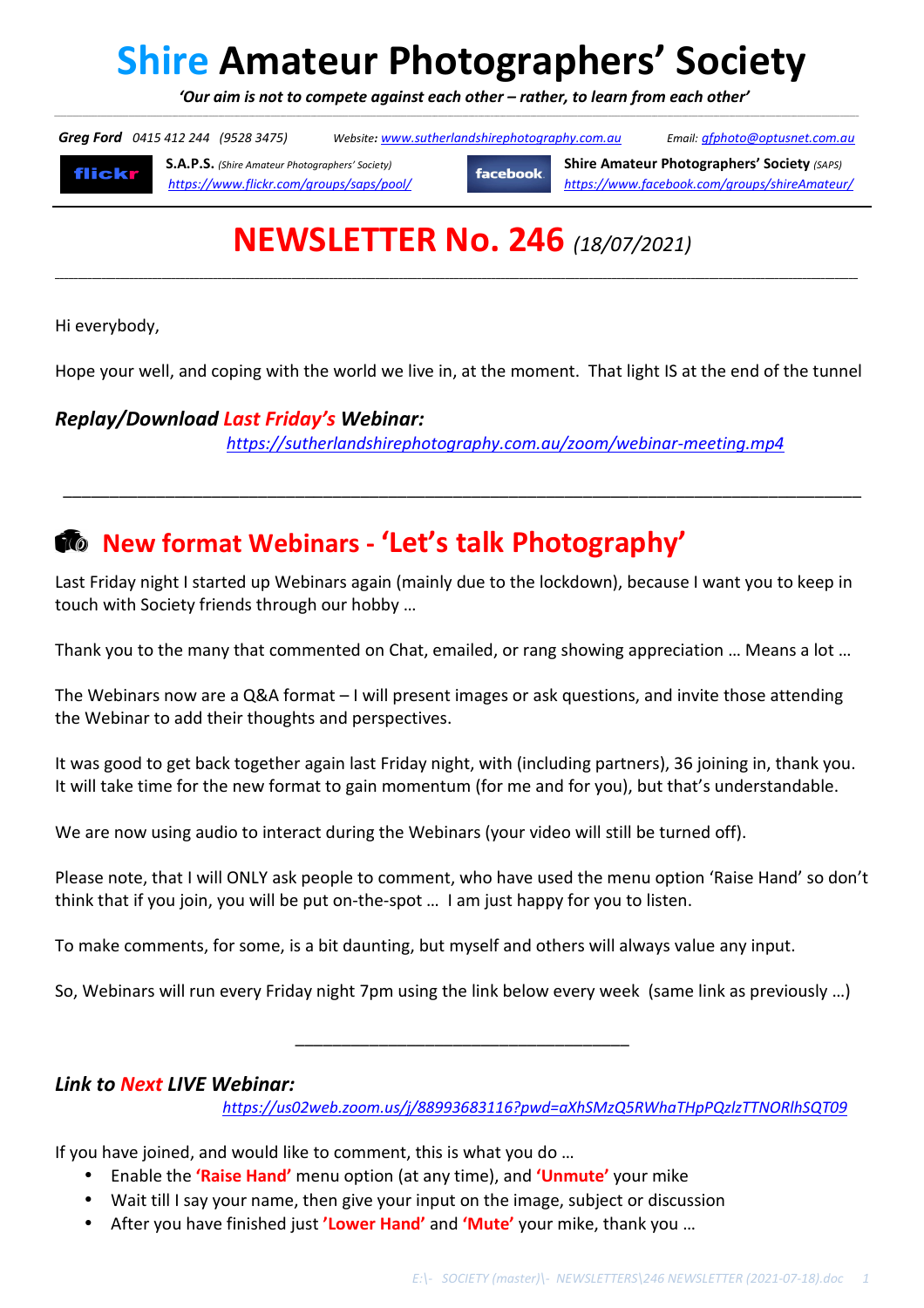**New Monthly TASK – 'BALANCING'** 





'WeTransfer' up to 5 images of this task to **gfphoto@optusnet.com.au** *by DEADLINE – WEDNESDAY 3rd August*